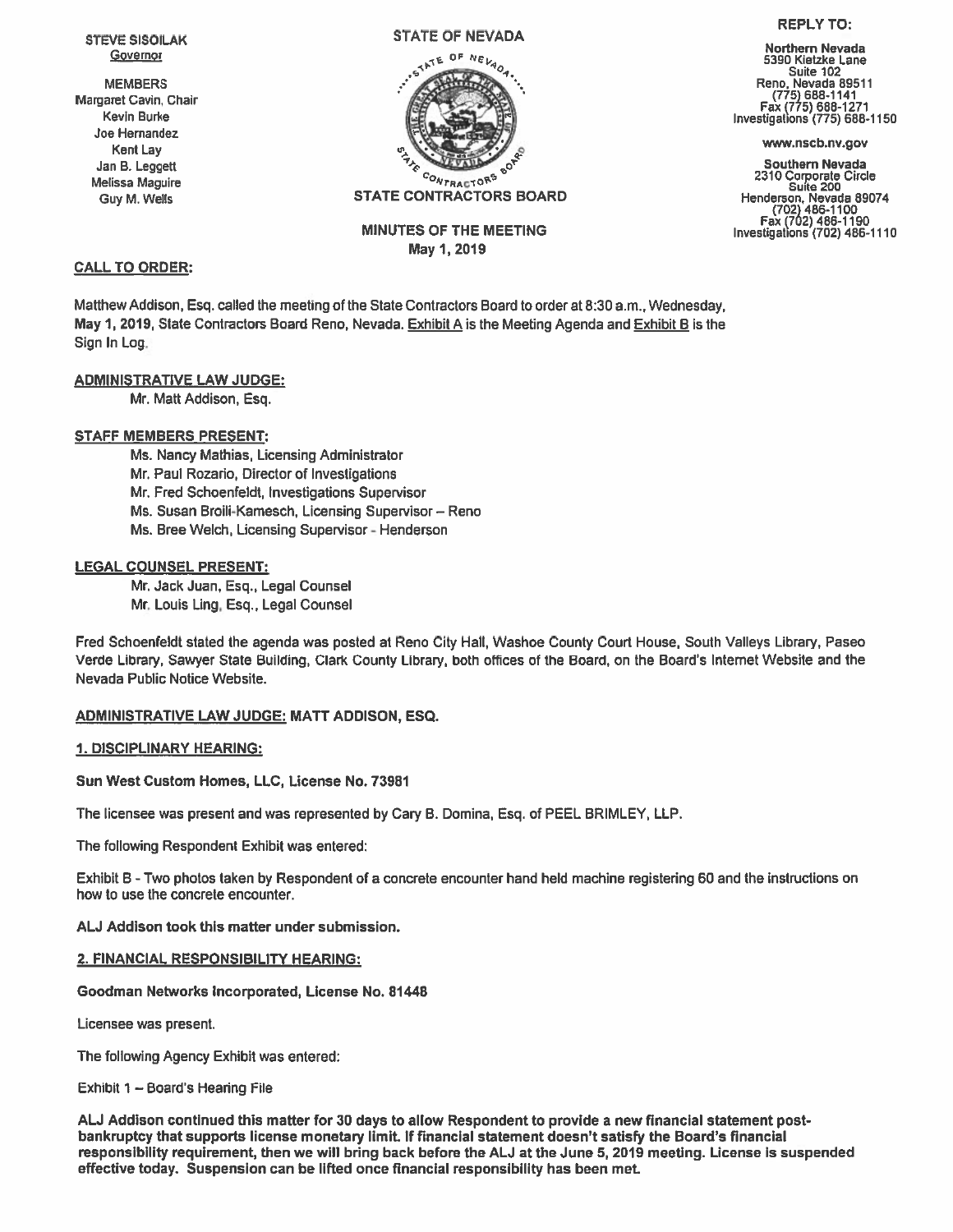## 3. FINANCIAL RESPONSIBILITY HEARING:

Brookstone Development LLC, License No. 69497

Licensee was present.

The following Agency Exhibit was entered:

Exhibit  $1 -$  Board's Hearing File

AU Addison granted until close of business on May 6, 2019 to provide <sup>a</sup> CPA prepared financial statement and bank verification form. If received, the matter will be dismissed. If not received. Respondent will be found quilty on the First and Second Causes of Action and ordered to reimburse the Board's cost in the amount of \$492.31. Additionally, the license will be suspended.

#### 4. DISCIPLINARY HEARING:

United Pacific Construction, License No. 63298

Licensee was present, and was represented by Chris Phillips, Esq.

The following Agency Exhibit was entered:

Exhibit I — Board's Hearing File

AU Addison found the Respondent United Pacific Construction, license number 63298 in default and adopted the recommendations of prosecuting counsel. Respondent was found guilty of twice (2) violating NRS 624.3013(5), failure in any material respec<sup>t</sup> to comply with the provisions of this chapter or the regulations of the Board. Specifically, NRS 624.256 Proof of industrial insurance; penalty for failure to pay contributions to Workers' Compensation Section. If <sup>a</sup> contractor for whom the suspension of <sup>a</sup> contractor's license has been lifted after providing the proof required pursuan<sup>t</sup> to paragraph (a) of subsection 6 receives notice from the Board pursuan<sup>t</sup> to subsection 4 within 5 years after the date of reinstatement and the contractor fails to furnish proof, within 30 days after the date of the notice sent by the Board, that the contractor has satisfied the judgment reported to the Board pursuan<sup>t</sup> to NRS 612.642 or is in full compliance with the requirements of chapters 616A to 617, inclusive, of NRS, the Board shall conduct <sup>a</sup> hearing pursuan<sup>t</sup> to NRS 624.291 and, if it is determined at the hearing that <sup>a</sup> second or subsequent offense has been committed within <sup>a</sup> 5-year period, revoke the contractor's license and NRS 624.302(6), failure or refusal to comply with <sup>a</sup> written reques<sup>t</sup> by the Board or its designee for information or records, or obstructing or delaying the providing of such information or records. The Third Cause of Action was dismissed. Respondent shall pay <sup>a</sup> fine of \$500 for the First Cause of Action and \$50 for the Second Cause of Action for <sup>a</sup> total fine in the amount of \$550, reimburse the Board's investigative costs of \$1,178. Fines and fees are to be paid within (30) thirty days of the date of the written order. The Third Cause of Action was dismissed.

### 5. DISCIPLINARY HEARING

Venice Tile & Marble Inc., License No. 64247, 64253

Licensee was present.

The following Agency Exhibit was entered:

### Exhibit 1 — Board's Hearing File

AU Addison found the Respondent Venice Tile & Marble Inc., license numbers 64247 and 64253 guilty of violating NRS 624.3013(5), pursuan<sup>t</sup> to NAC 624.640(5) each licensee shall include in all bids the licensee submits or contracts he or she enters into for construction work within this State, the number of his or her license and any monetary limit placed upon the license, NRS 624.3013(5), pursuan<sup>t</sup> to NRS 624.520(1), <sup>a</sup> residential contractor shall notify an owner with whom he or she contracts of the rights of the owner pursuan<sup>t</sup> to NRS 624.400 to NRS 624.560, inclusive, including, without limitation, providing <sup>a</sup> written statement explaining those rights in any agreemen<sup>t</sup> or contract for qualified services and NRS 624.3018(2) association of any act or omission constituting <sup>a</sup> cause for disciplinary action. License numbers 64247 and 64253 are surrendered. The First, Second, Fifth and Sixth Causes of Action are dismissed. Respondent shall pay <sup>a</sup> fine of \$50 each for the Third and Fourth Causes of Action for <sup>a</sup> total fine in the amount of \$100, reimburse the Board's investigative fees in the amount of \$2,939. Fines and fees are to be paid within (30) thirty days or both license numbers will be revoked.